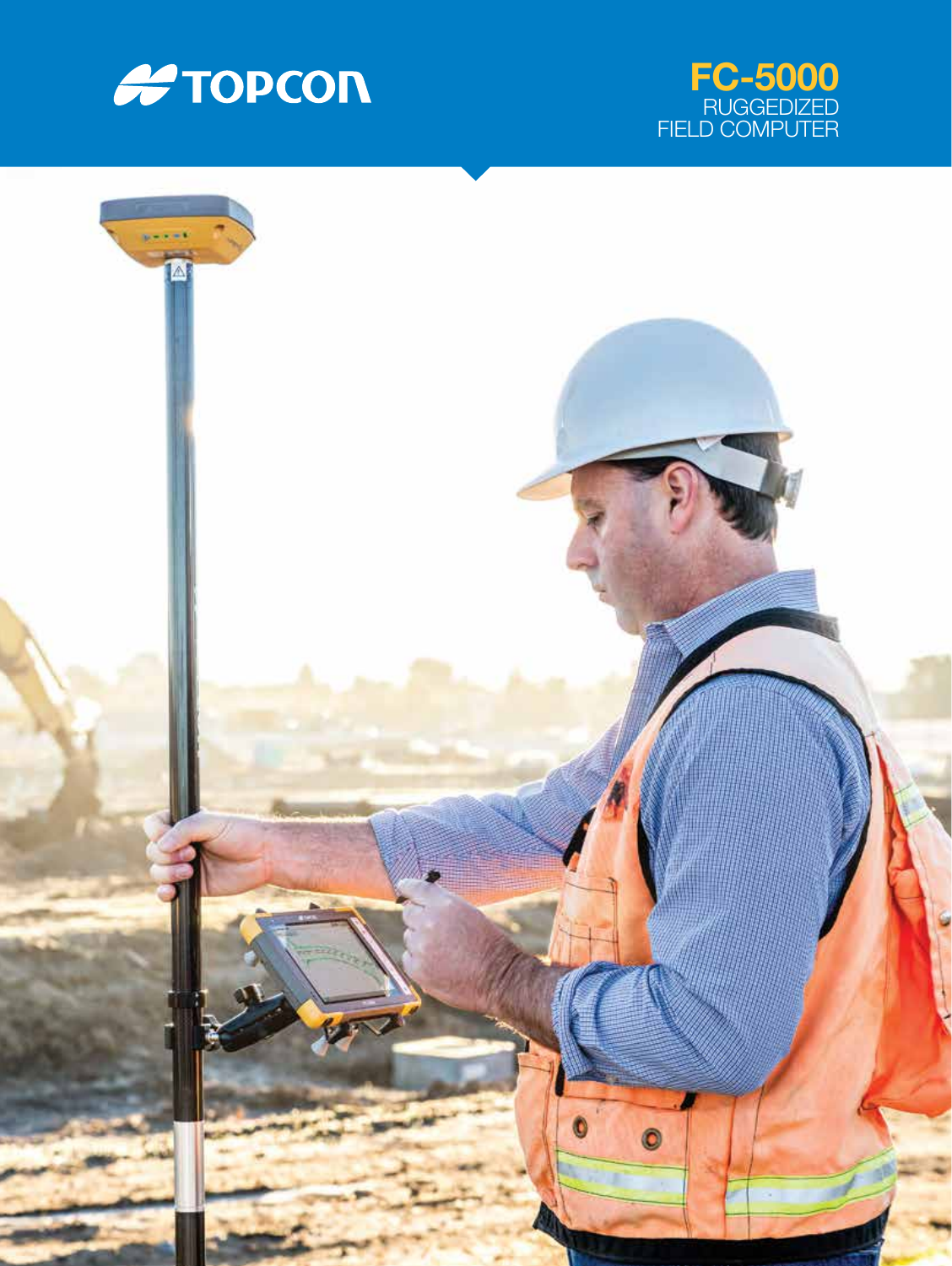

# Ready for the Outside, Powered from Within

- Sunlight-readable 7 in. display
- Intel® Atom™ Z3745 processor
- MIL-STD-810G and IP68 certified
- Windows® 10 operating system
- 8 MP rear camera, 2 MP front camera
- Integrated 4G LTE cellular module (optional)

#### Multiple technologies deliver power and control

Starting with its handy 7-inch display specifically designed for visibility in direct sunlight, the FC-5000 field computer is built with your productivity in mind. When the day's weather throws you a new challenge, stay productive and in control using exposed fingertips, gloves, or a small tipped stylus that is optically bonded to increase sensitivity even while working in the rain.

In addition to a field-ready IP68 environmental rating – which protects against dust and allows the unit to be waterproof at a one meter depth for up to two hours – the FC-5000 is independently certified as MIL-STD-810G, capable of operating in temperatures from -20°C to 50°C.

The unit is built for speed with an Intel® Atom™ Z3745 processor that drives any Topcon software with ease and is ready to work with your large design files. Ideal for grade checking with Pocket 3D and for survey related projects using MAGNET® Field data collection software.

As field measurements are made, MAGNET Field software provides the ability to use the integrated digital cameras to capture unlimited photo notes and automatically tag initial locations. Once a MAGNET Field job file is uploaded to MAGNET® Enterprise, project managers and office staff have instant access for coordination including visual verifications within your private Company Account.

Stay connected, productive, and in control with the Topcon FC-5000 field computer.

#### Expand your horizons

Topcon exclusive LongLink™ communication technology is built into the FC-5000 and provides the ability to connect and drive Topcon total stations and GNSS receivers wirelessly out to 300 meters.



# External Keyboard – Optional FC-5000 **Accessory**

The keyboard is designed for on-the-fly installation and quickly snaps onto the FC-5000; no tools required. This keyboard is compatible with all previously purchased FC-5000s. It features tactile feedback, raised key, and full QWERTY keyboard. It is designed to improve performance of the FC-5000 in cold weather when operators are wearing gloves.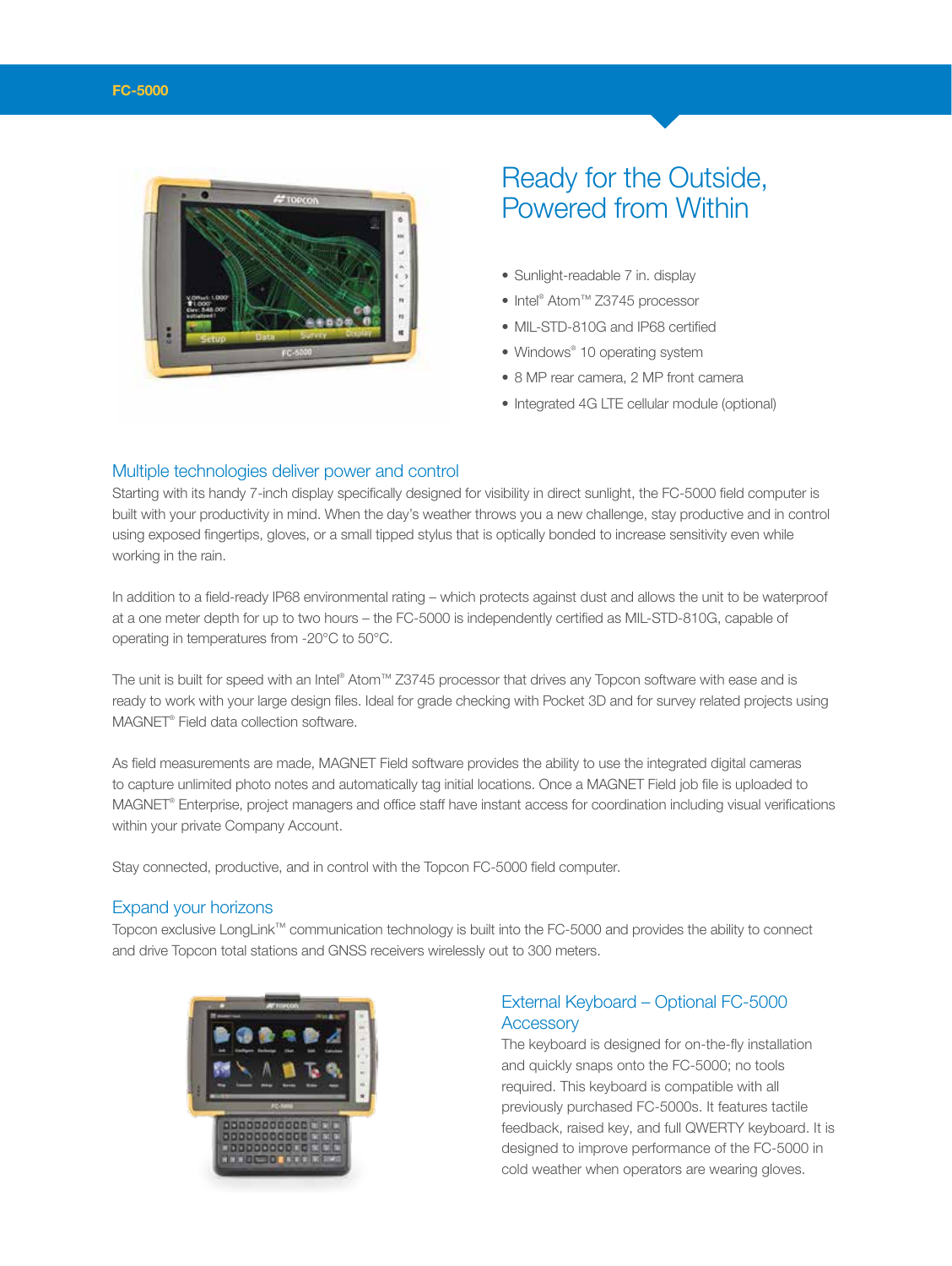